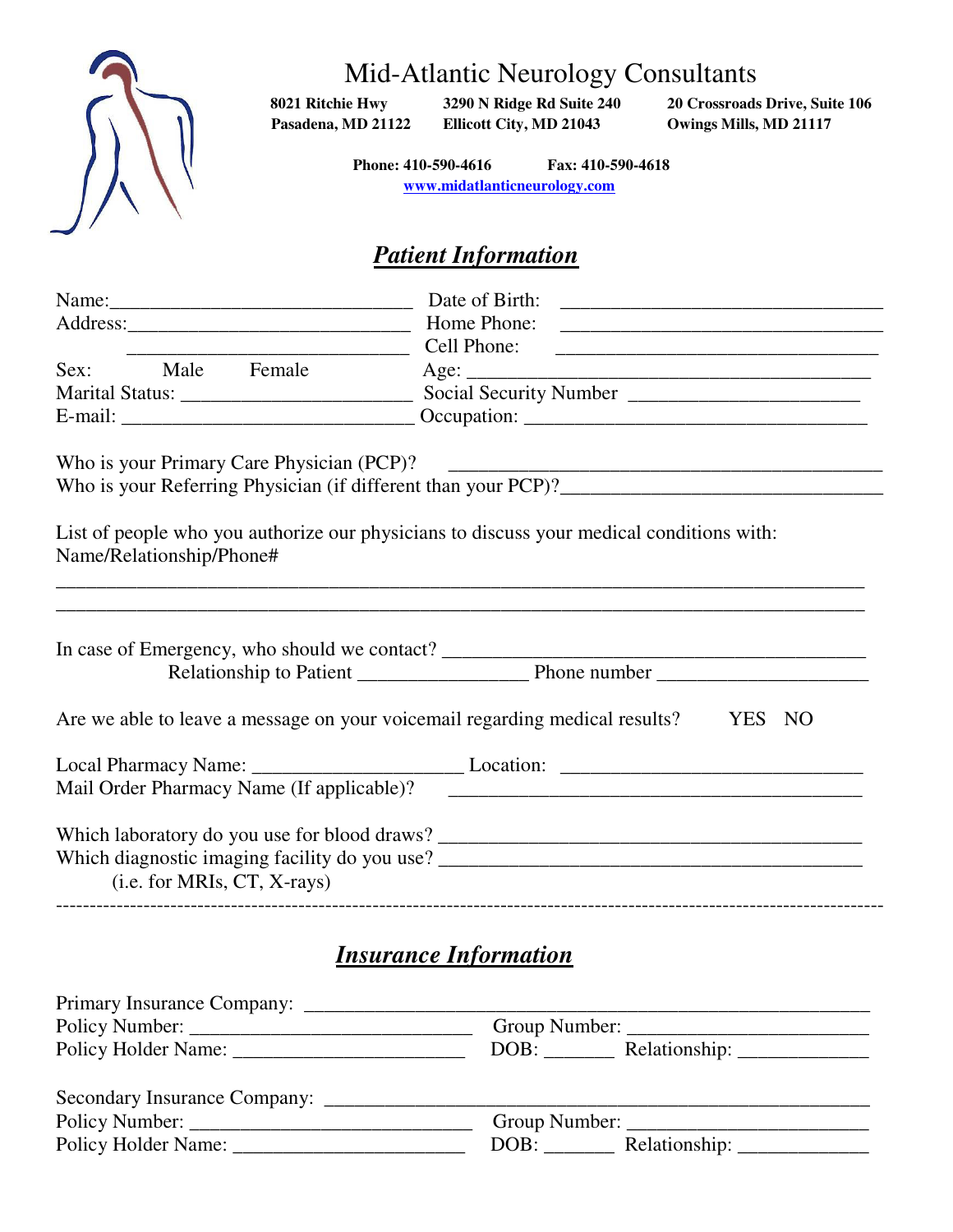

Mid-Atlantic Neurology Consultants

**8021 Ritchie Hwy 3290 N Ridge Rd, Suite 240 20 Crossroads Drive, Suite 106 Pasadena, MD 21122 Ellicott City, MD 21043 Owings Mills, MD 21117 Phone: 410-590-4616 Fax: 410-590-4618** 

 **[www.midatlanticneurology.com](http://www.midatlanticneurology.com/)**

## *Insurance and Payment Policy*

We are committed to providing you with high quality medical care. We will facilitate the handling of your medical claims by completing insurance forms for you and accepting direct payment from your insurance carrier. In order to service your insurance needs, we require your understanding of our payment policy.

Please realize that:

- 1) We cannot guarantee that your insurance company will pay your claims. It is your responsibility to know your coverage based on your insurance plan**.** If your plan requires a referral from your primary, it is your responsibility to provide the referral or payment must be made at the time of the visit.
- 2) You are expected to provide complete and accurate information; this includes your full name, address, home telephone number, date of birth, social security number, email address, photo ID and your most up to date insurance card. Our staff is fully compliant with all the Health Information Portability and Accountability Act (HIPPA) regulations.
- 3) If you receive a monthly billing statement from our office, all outstanding balances are due within **30 days** of receiving your statement.
- 4) We require that you pay your co-pay at the time of your appointment.
- 5) We reserve the right to charge the guarantor a **\$30.00** fee for missed appointments and **\$50.00** fee for studies canceled with less than 24 hour notice. There will be a **\$35.00** charge for all returned checks

## *Credit Card On File*

**All patients** are required to keep a credit card on file for any outstanding deductible, co-pays or not covered amounts from your insurance carrier. Your credit card will be securely saved in our electronic health record system and no physical copy of your card information will be kept in the office for your protection. You will notified 5 days in advance (via email) for any charges that would be made from our office. If you would elect to pay these charges via another payment method simply call our billing department and we can make those arrangements immediately.

Initials \_\_\_\_\_\_\_\_\_\_

# *Patient Consent Form*

I understand under the Health Insurance Portability & Accountability Act of 1996 (HIPAA), I have rights to privacy regarding my protected health information. I understand that this information can and will be used to:

- Conduct, plan and direct my treatment and follow-up among the multiple healthcare providers who may be involved in that treatment directly and indirectly
- Obtain payment from third-party payers
- Conduct healthcare operations such as quality assessments and physician certifications

I have the right to review the *Notice of Privacy Practices* documentation for a complete description of the uses and disclosures of my health information prior to signing this consent. I understand this organization has the right to change its *Notice of Privacy Practices* from time to time and that I may contact this organization to obtain a current copy.

I understand that I may request in writing that you restrict how my private information is used or disclosed. I also understand that I may revoke this consent in writing at any time, except to the extent that you have taken action relying on this consent.

Signature:\_\_\_\_\_\_\_\_\_\_\_\_\_\_\_\_\_\_\_\_\_\_\_\_\_\_\_\_\_\_\_\_\_\_\_\_\_\_\_\_ Date:\_\_\_\_\_\_\_\_\_\_\_\_\_\_\_\_\_\_\_\_\_\_\_\_\_\_\_\_\_\_\_\_\_\_\_\_\_\_\_\_\_\_\_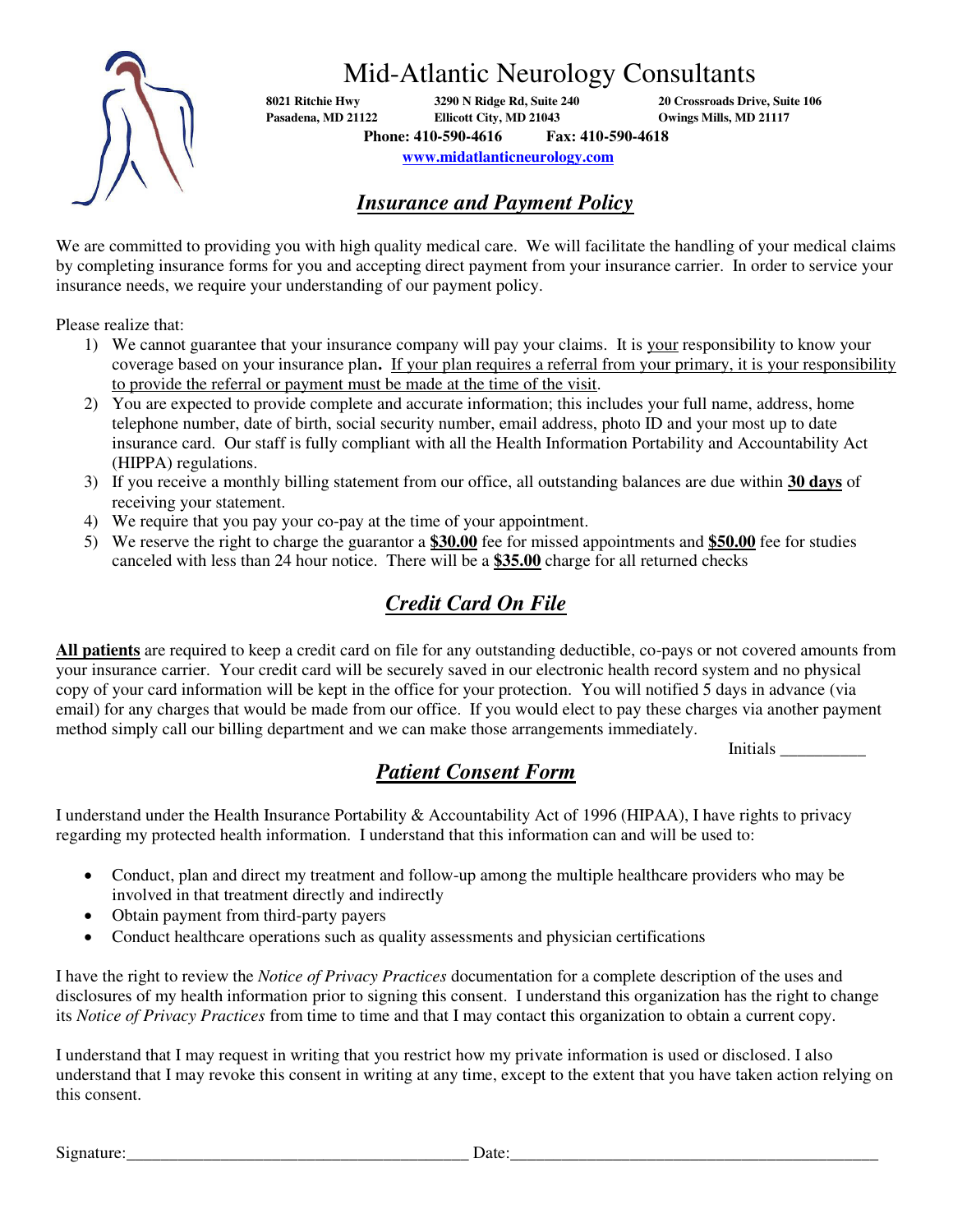

# Mid-Atlantic Neurology Consultants

**8021 Ritchie Hwy 3290 N Ridge Rd, Suite 240 20 Crossroads Drive, Suite 106 Phone: 410-590-4616 Fax: 410-590-4618** 

**Payabel Pasadena, MD 21117** 

 **[www.midatlanticneurology.com](http://www.midatlanticneurology.com/)**

## Name:\_\_\_\_\_\_\_\_\_\_\_\_\_\_\_\_\_\_\_\_\_\_\_\_\_\_\_\_\_\_\_\_\_\_\_\_\_ Reason for Visit:\_\_\_\_\_\_\_\_\_\_\_\_\_\_\_\_\_\_\_\_\_\_\_\_\_\_\_\_\_\_\_\_\_\_\_\_\_

#### **Past Medical History Current medications - Doses and Frequency**

| $\mathbf{r}$ and measurement $\mathbf{r}$ |  |  |  |
|-------------------------------------------|--|--|--|
|                                           |  |  |  |
|                                           |  |  |  |
|                                           |  |  |  |
|                                           |  |  |  |
|                                           |  |  |  |
|                                           |  |  |  |
|                                           |  |  |  |
|                                           |  |  |  |
|                                           |  |  |  |
|                                           |  |  |  |
|                                           |  |  |  |
|                                           |  |  |  |
|                                           |  |  |  |
|                                           |  |  |  |
|                                           |  |  |  |
|                                           |  |  |  |
|                                           |  |  |  |
|                                           |  |  |  |
|                                           |  |  |  |
|                                           |  |  |  |
|                                           |  |  |  |
|                                           |  |  |  |
|                                           |  |  |  |
|                                           |  |  |  |
|                                           |  |  |  |
|                                           |  |  |  |
|                                           |  |  |  |
|                                           |  |  |  |
|                                           |  |  |  |
|                                           |  |  |  |
|                                           |  |  |  |
|                                           |  |  |  |
|                                           |  |  |  |

#### **Surgical History**

| Year | Procedures |  |
|------|------------|--|
|      |            |  |
|      |            |  |
|      |            |  |

#### **Family History**

| Whom            | <b>Health Problems</b> |  |
|-----------------|------------------------|--|
| Mother          |                        |  |
| Father          |                        |  |
| <b>Brothers</b> |                        |  |
| <b>Sisters</b>  |                        |  |
| Grandparents    |                        |  |
| Children        |                        |  |

#### **Allergies:** \_\_\_\_\_\_\_\_\_\_\_\_\_\_\_\_\_\_\_\_\_\_\_\_\_\_\_\_\_\_\_\_\_\_\_\_\_\_\_\_\_\_\_\_\_\_\_\_\_\_\_\_\_\_\_\_\_\_\_\_\_\_\_\_\_\_\_\_\_\_\_\_

### **Social History:**

| Which hand do you write with? | Right                                | Left | <b>Both</b>                                                                                                                                |
|-------------------------------|--------------------------------------|------|--------------------------------------------------------------------------------------------------------------------------------------------|
|                               |                                      |      | How many packs/cigarettes per day?                                                                                                         |
|                               |                                      |      | Alcohol history: Do you drink alcohol? $Y/N$ If yes, how much?<br>Did you ever drink heavily in the past? $Y/N$ If yes, when did you quit? |
| Drug history:                 | Do you use recreational drugs? $Y/N$ |      |                                                                                                                                            |